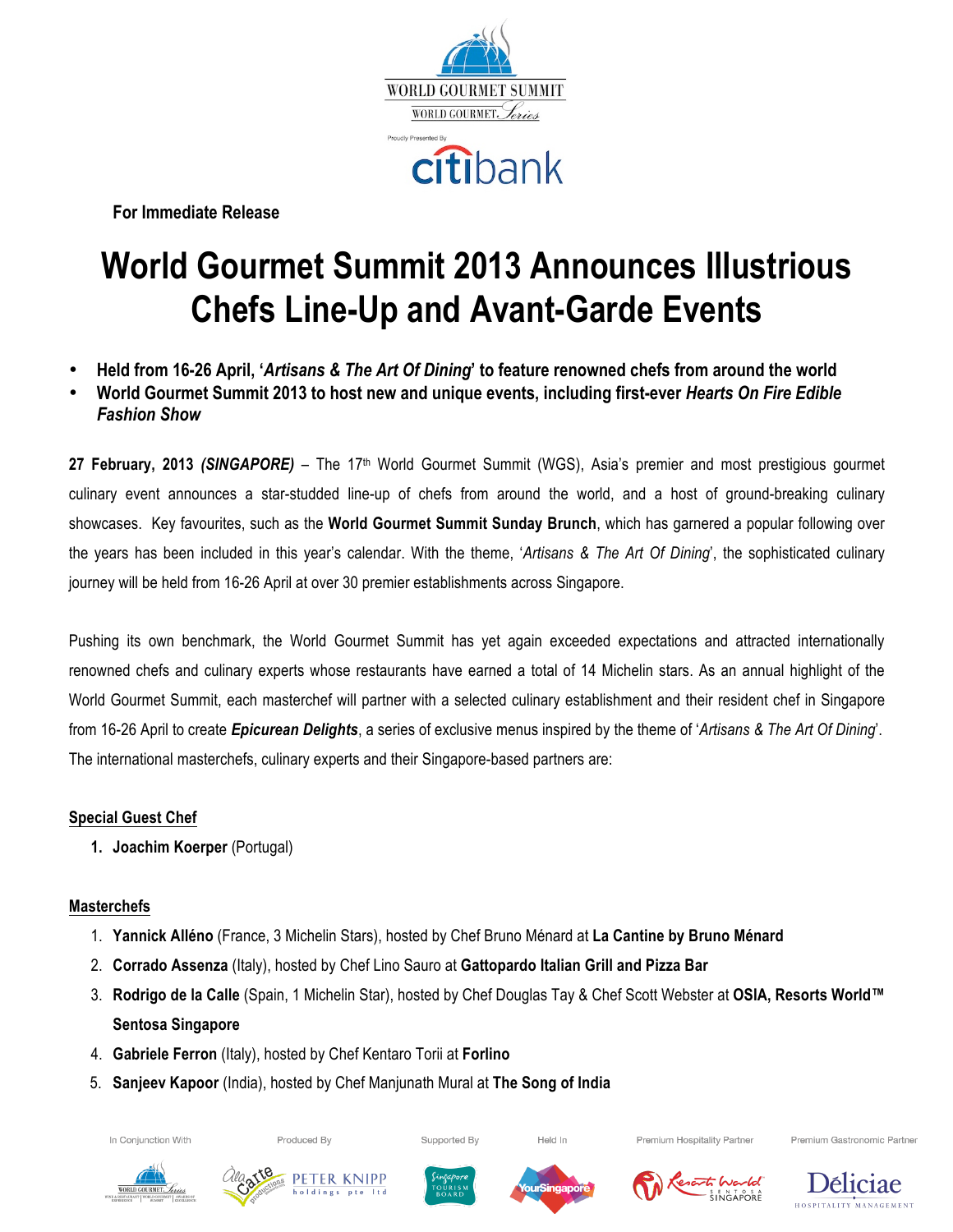- 6. **William Ledeuil** (France, 1 Michelin Star), hosted by Chef Ken Ling at **My Humble House**
- 7. **Bo Lindegaard & Lasse Askov** (Denmark), hosted by Chef Janice Wong at **2am:lab**
- 8. **Matt Moran** (Australia 3 *The Age Good Food Guide* Hats), hosted by Chef Dallas Cuddy at **The Prime Society**
- 9. **David Muñoz** (Spain 2 Michelin Stars), hosted by Chef Sam Leong at **Forest**森**, Resorts World™ Sentosa Singapore**
- 10. **Jean-François Piège** (France 2 Michelin Stars), hosted by Chef Chris Millar at **Stellar@1-Altitude**
- 11. **Paco & Jacob Torreblanca** (Spain), hosted by Chef David Senia at **The Knolls, Capella Singapore**

# **WORLD GOURMET SUMMIT 2013 KEY HIGHLIGHTS**

- **Wednesday, 17 April –** *The Art Of Entertainment* at the Miele Gallery will teach aspiring culinary connoisseurs the fundamentals of the perfect dinner party beyond the kitchen, from the secrets of menu design, to the art of floral arrangements and enough wine knowledge to ensure perfect pairings every time.
- **Thursday, 18 April –** *The Gentleman's Guide To Mastering The Art Of Breakfast at the Miele Gallery* designed exclusively for men who want to master the perfect breakfast to impress that special someone with a gourmet sunrise surprise.
- **Friday, 19 April –** *Hearts On Fire Edible Fashion Show* at *Capella Singapore Resort.* A stellar team of pâtissiers, led by Spain's **Paco & Jacob Torreblanca** and Singapore's **Janice Wong** have taken on the challenge of creating intricate couture chocolate designs. Modelled by the beautiful **Miss World Singapore** contestants, these works of art will be complemented by **Hearts On Fire**, the world's most perfectly cut diamond. A spectacular chocolate-themed dinner for 250 guests will also be created by **Chef David Senia**, Executive Chef of Capella Singapore, along with **Paco and Jacob Torreblanca**, promising an absolute show-stopper.
- **Saturday, 26 April –** *Othello: Meet The Cast Exclusive Party* at *Gattopardo Italian Grill and Pizza Bar*. Following the opening night performance at Fort Canning Green, guests will get the chance to get up close and personal with the cast of the Singapore Repertory Theatre's production of *Othello* at an exclusive post-performance cocktail party.

# **The Celebrated Favourites**

- **Thursday, 19 April & Friday, 20 April –** *Citibank Gastronomic Jam Sessions* at *Alkaff Mansion*. The two-day showcase of remarkable talent and the latest in culinary trends and techniques returns for a second year, with a host of masterchefs and local gastronomic talents.
- **Wednesday, 18 April – World Gourmet Summit Charity Dinner** in collaboration with **Community Chest** at *The Fullerton Hotel*. Throughout the years, the annual charity dinner has raised over S\$4.5 million through charity auctions for the Community Chest and marks the World Gourmet Summit's continuing efforts to give back to the community.
- **Sunday, 21 April – World Gourmet Summit Sunday Brunch** at *Forest*森*, The Lawn* and *The Glasshouse*. Taking place across three venues at *Resorts World™ Sentosa Singapore*, the Sunday Brunch is an exclusively chic affair featuring some of the finest talents from Singapore's leading hotels and restaurants all in an elegant setting.

2

In Conjunction With

Produced By







Supported By



Held In



Premium Hospitality Partner



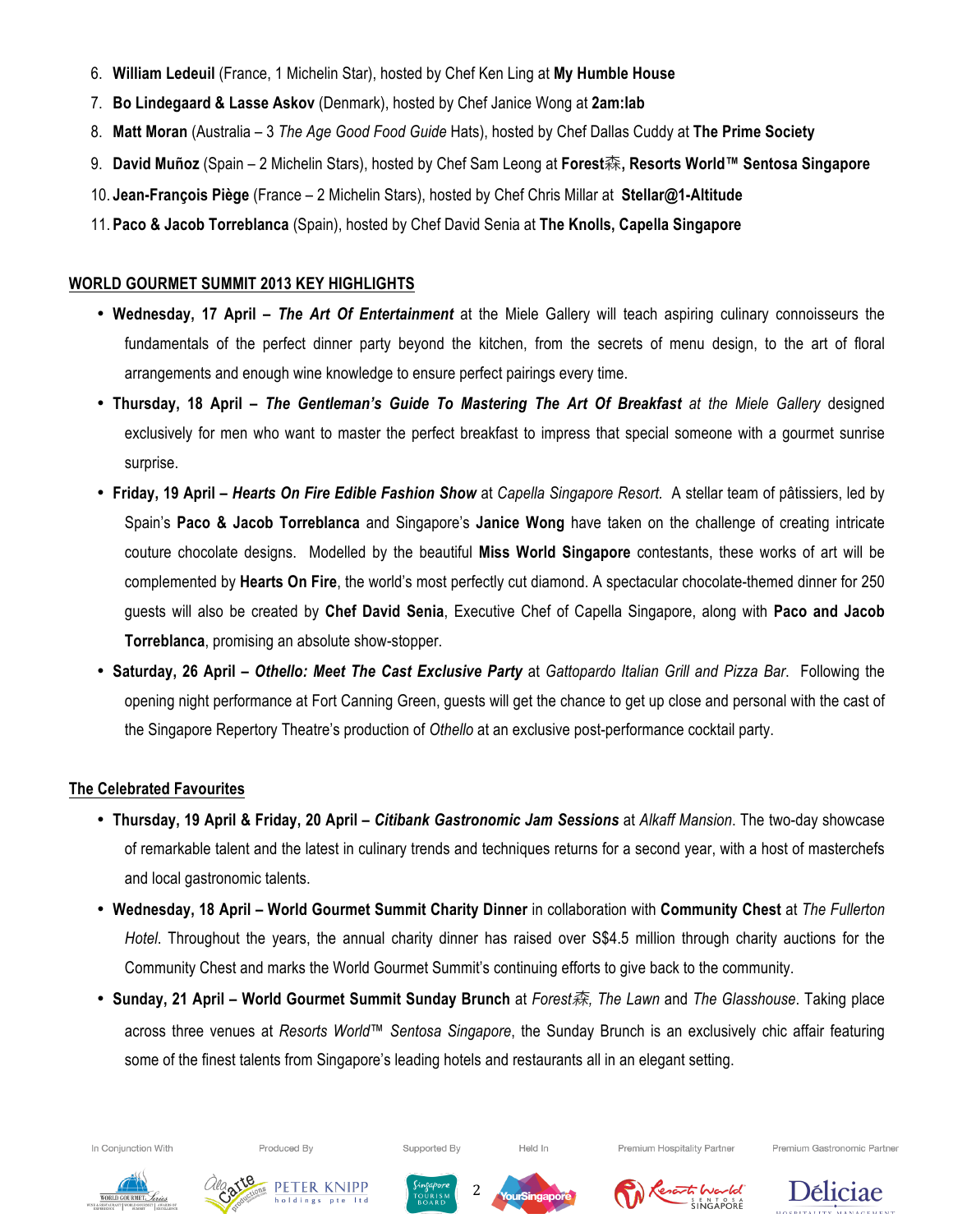In addition, a selection of partner restaurants will be serving their own exclusive **World Gourmet Summit menus**, as well as a range of in-house events for the World Gourmet Summit, inspired by '*Artisans & The Art Of Dining*' such as:

# **Partner Restaurants**

- *1. Absinthe*
- *2. Alkaff Mansion*
- *3. Au Petit Salut*
- *4. Bistecca Tuscan Steakhouse*
- *5. Fat Cow*
- *6. Hashi Japanese Restaurant*
- *7. Hua Ting*
- *8. Kinki*
- *9. Li Bai Cantonese Restaurant*
- *10. Le Bistrot Du Sommelier*
- *11. Majestic Restaurant*
- *12. OSO Restaurant*
- *13. Sur Nuevo Latino Kitchen*
- *14. Tamarind Hill*
- *15. The Disgruntled Chef*
- *16. Wooloomooloo Steakhouse*

Peter A. Knipp, CEO of Peter Knipp Holdings Pte Ltd, said, "For the World Gourmet Summit, each year is an opportunity to break new ground and with our selection of distinguished global and Singapore chefs and culinary experts, we are confident about presenting a world-class gourmet experience for our guests. Innovation, art and creativity are key components for this year's event and concepts such as the *Hearts On Fire Edible Fashion Show* are key to ensuring we are truly aligned with our theme, '*Artisans & The Art Of Dining*'."

"Due to the tremendous support of our partners, we have been able to create some of the best events on the region's culinary calendar, and are certain that the  $17<sup>th</sup>$  World Gourmet Summit will continue in its tradition of providing a premier gourmet experience for all," added Knipp.

The World Gourmet Summit is organised by À La Carte Productions (a subsidiary of Peter Knipp Holdings Pte Ltd), the 2013 festivities are proudly presented by Citibank and supported by the Singapore Tourism Board (STB) with Resorts World™ Sentosa Singapore and Déliciae Hospitality Management on board as the Premium Hospitality Partner and Premium Gastronomic Partner respectively.

--END--

# **For media enquiries, interviews and hi-res images, please contact:**

| Wani Diwarkar<br><b>Fulford Public Relations</b> |               |
|--------------------------------------------------|---------------|
|                                                  |               |
| D΄                                               | +65 6324 5534 |
| M:                                               | +65 9832 0643 |

Sneha Rupani **Fulford Public Relations Fulford Public Relations**  E: srupani@fulfordpr.com D:  $+6563242504$ M: +65 9724 7621



Produced By







Supported By



Held In



Premium Hospitality Partner

SENTOSA<br>SINGAPORÊ



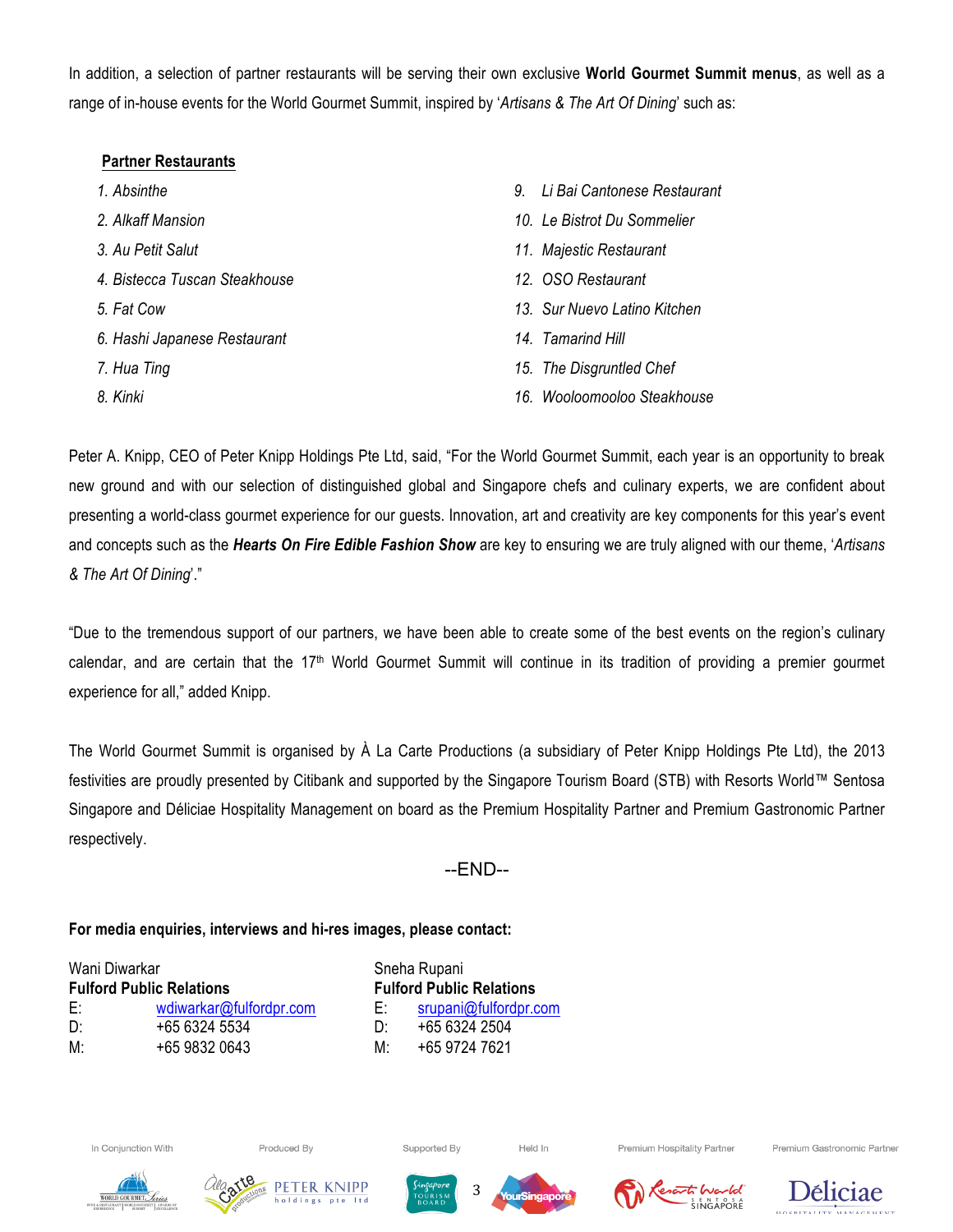# **About the World Gourmet Summit**

The World Gourmet Summit is an award-winning international gastronomic extravaganza organised by À La Carte Productions (a subsidiary of Peter Knipp Holdings Pte Ltd), supported by the Singapore Tourism Board (STB), and presented by Citibank. The World Gourmet Summit celebrates its 17<sup>th</sup> anniversary in 2013.

An annual epicurean extravaganza that showcases the intricate craftsmanship of prestigious chefs; it is also an exposition of internationally acclaimed vintners. Encompassing a series of dazzling events like the vintner dinners and celebrity dinners, it is a gourmet spectacular specially crafted for discerning individuals who appreciate fine wines and gourmet cuisine.

For all its efforts in organizing the annual world-class gastronomical spectacle, the World Gourmet Summit has won global accolades including the prestigious Grand Pinnacle Silver Award at the International Festivals and Events association (IFEA)/ Haas & Wilkerson Pinnacle Awards.

Since 2000, the World Gourmet Summit has been raising funds through its annual charity dinners in support of the Community Chest, the fund-raising arm of the National Council of Social Service (NCSS). The charity dinners have raised over S\$4.5 million with the generosity of its distinguished guests through table sales, charity auctions as well as donations.

#### www.worldgourmetsummit.com

# **ORGANISERS, PARTNERS AND SUPPORTERS**

#### **About A La Carte Productions Pte Ltd**

A La Carte Productions Pte Ltd, a subsidiary of Peter Knipp Holdings Pte Ltd, is an independently owned events company, which provides events planning, conceptualisation, and execution services. The annual gastronomic extravaganza - World Gourmet Summit held in April each year, and the Awards Of Excellence, the leading and most comprehensive food and beverage (F&B) platform in Asia, which recognises and motivates talents to excel in the F&B industry and promotes the appreciation of dining in Singapore and the region.

#### **About Peter Knipp Holdings Pte Ltd**

Peter Knipp Holdings Pte Ltd (PKH) offers a multi-faceted range of services for the food and beverage (F&B) and hospitality industry. Founded in 1996 by Peter A Knipp, the multi award-winning company has grown over the years to include four independent companies, encompassing various aspects of the F&B and hospitality businesses: A La Carte Productions Pte Ltd, an events management which provides events planning, conceptualisation, and execution services at the annual gastronomic extravaganza – World Gourmet Series which includes Awards Of Excellence (www.wgsawards.com), World Gourmet Summit (www.worldgourmetsummit.com) and Wine & Restaurant Experience (www.winerestaurantexperience.com); Food2Print Pte Ltd which publishes Cuisine & Wine Asia magazine, newsletter at www.asiacuisine.com, and provides marketing communications consultancy services; Foodservice Consultants Singapore Pte Ltd, F&B consultancy and kitchen design (www.fscs.com.sg); and Bytes Asia Pte Ltd, IT consultancy.

In Conjunction With

Produced By







Supported By



Held In

4



Premium Hospitality Partner



Premium Gastronomic Partner